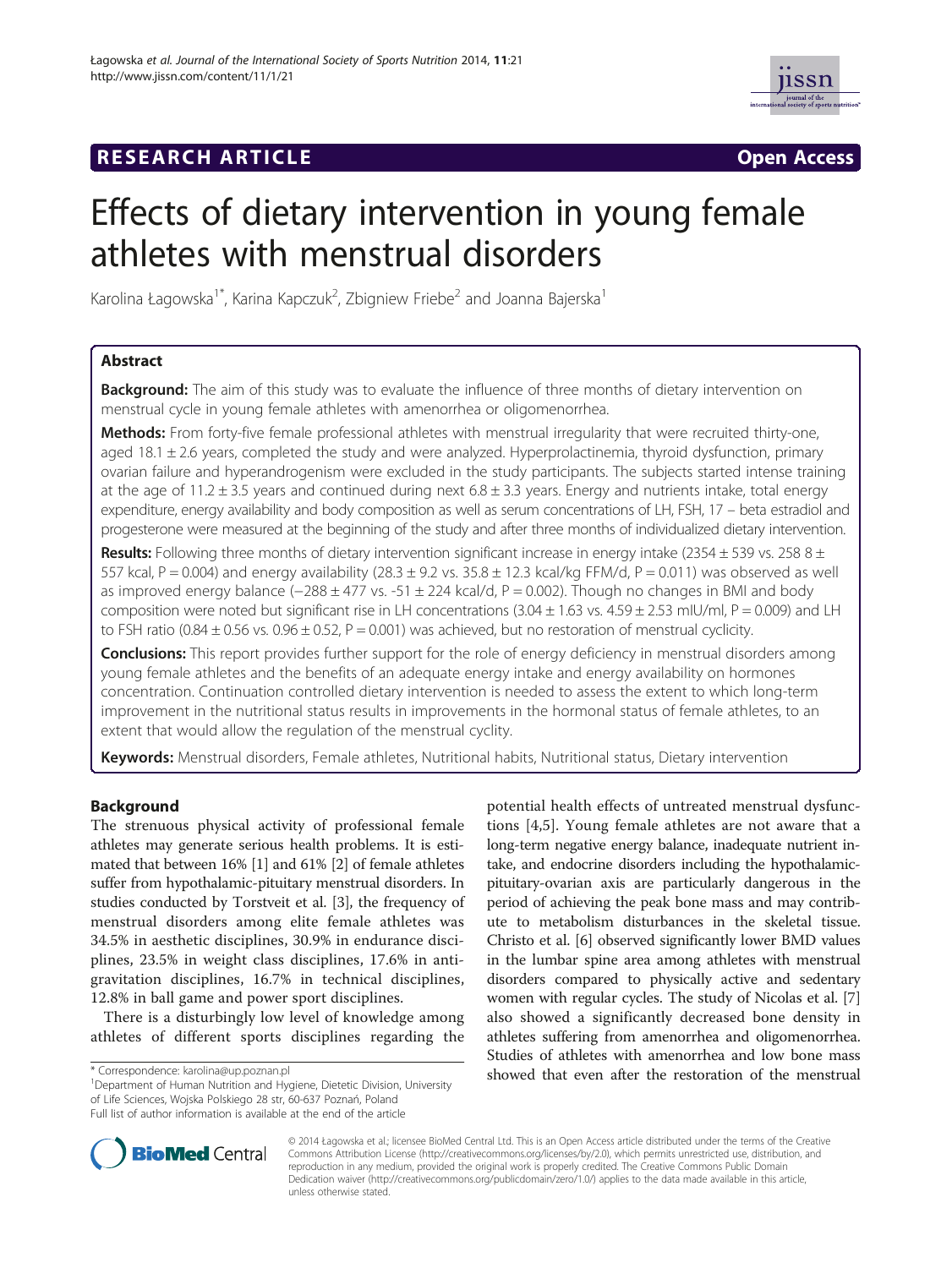cycle bone density remained significantly lower compared to the average value of women in this age group [[8\]](#page-6-0).

Prolonged menstrual disorders have a negative effect on the quality and quantity of plasma lipoproteins, which favors the formation of atherosclerotic lesions. Significant differences in blood lipid parameters in athletes with amenorrhea compared to athletes with regular cycles have been demonstrated. In the study of Rickenlund et al. [[9](#page-6-0)], athletes with amenorrhea had significantly higher levels of total and LDL cholesterol compared to athletes and sedentary women with regular cycles. The increase in the LDL levels was higher when the energy intake was lower.

Taking the afore mentioned into account it seemed appropriate to take steps to limit menstrual disorders and their negative health effects. The aim of this study was to evaluate nonpharmacological dietary interventions on the menstrual disorders in young female athletes.

## Methods

## Subjects

Forty-five well-trained female athletes with menstrual disorders (18 rowers, 12 synchronized swimmers, 15 triathlonists) were recruited from different sports club in Poznań and thirty-one the (12 rowers, 8 synchronized swimmers, 11 triathlonists) completed a dietary intervention. The inclusion criteria were: menstrual irregularity within the last 12 months, a training period of at least 3 years, training session > 4/wk, no serious medical conditions, no use of hormonal contraception or other medications that might interfere with the hypothalamic-pituitary-gonadal axis activity, no clinical diagnosis of an eating disorders, no history of clinical diagnosis of primary ovarian failure, hyperprolactinemia, thyroid dysfunction or polycystic ovary syndrome and non-smoking.

Written informed consent was obtained from all participants or their parents. The study was approved by the Poznań Medical Ethics Committee (no. 334/09).

## Menstrual status

Each subject completed a two-part medical questionnaire. The questions in the first part concerned menstruation: age at menarche, length of the menstrual cycles, and history of amenorrhea. Part two of the questionnaire referred to sport activities: age at the beginning of training, training period, number of training session per week, hours of training per day and per week.

Primary amenorrhea was diagnosed where there was no onset of menses by 15 years, while secondary amenorrhea was diagnosed when there was no menstruation for 6 months, or for more than three times the previous cycle length. Menstrual periods that occurred more than 35 days apart were described as oligomenorrhea [[10\]](#page-6-0).

Each participant underwent gynecological evaluation, including a pelvic ultrasound and measurements of luteinizing hormone (LH), follicle-stimulating hormone (FSH), progesterone (P), 17β - estradiol (E2), prolactin (PRL), thyroid-stimulating hormone (TSH), testosterone (T), and sex-hormone-binding globulin (SHBG) serum concentration, in order to exclude independent causes of amenorrhea or oligomenorrhea (such as pregnancy, primary ovarian failure, hyperprolactinemia, thyroid dysfunction or polycystic ovary syndrome).

## Blood sampling and biochemical analyses

Blood samples were obtained in menstruating subjects between days 2 and 5 of the menstrual cycle (in the early follicular phase), and at random in amenorrheic subjects. Blood serum samples were taken between 6.00 a.m. and 9.00 a.m. following overnight fasting and rest. The athletes were instructed to abstain from caffeine and alcohol for 24 hours prior to the blood sampling, and to refrain from performing strenuous exercise on the day of sampling.

Serum concentration of LH, FSH, E2, P, PRL, TSH, T and SHBG were measured by immunochemical methods using Chemiluminescent Microparticle Immunoassay (CMIA) and Microparticle Chemiflex Flexible interassay protocols and making use of diagnostic sets and an ARCHITECT automatic analyzer. Serum leptin levels were estimated using Human Leptin Elisa by LINCO Research. All hormones concentrations were determined in duplicated.

## Body weight and body composition measurements

In order to evaluate the nutritional status, the anthropometrical indices, height and weight were measured using an anthropometer coupled with a WPT 200 OC verified medical scale (Rad Wag). BMI (kg/m<sup>2</sup>) was calculated as body weight divided by squared body height. The participants were dressed in minimal clothing during the measurements, which were rounded to the nearest 0.5 kg and 0.5 cm. Analysis of body fat mass (FM) and fat-free mass (FFM) was performed in the morning, following an overnight fast, with the subjects lying in a supine position, using BODYSTAT 1500, as described by Heyward et al. [[11](#page-6-0)].

## Resting metabolic rate

Resting metabolic rate (RMR) was assessed by using a portable indirect calorimeter for 25 minutes (Cosmed K4b2, Cosmed, Italy). A face mask (Hans Rudolph, Kansas City, MO) covering the mouth and nose of the participant was attached to a bidirectional digital turbine flow-meter and fastened to the participant using a mesh hairnet with Velcro straps. To guarantee an airtight seal, a disposable gel seal (Hans Rudolph) was positioned between the inside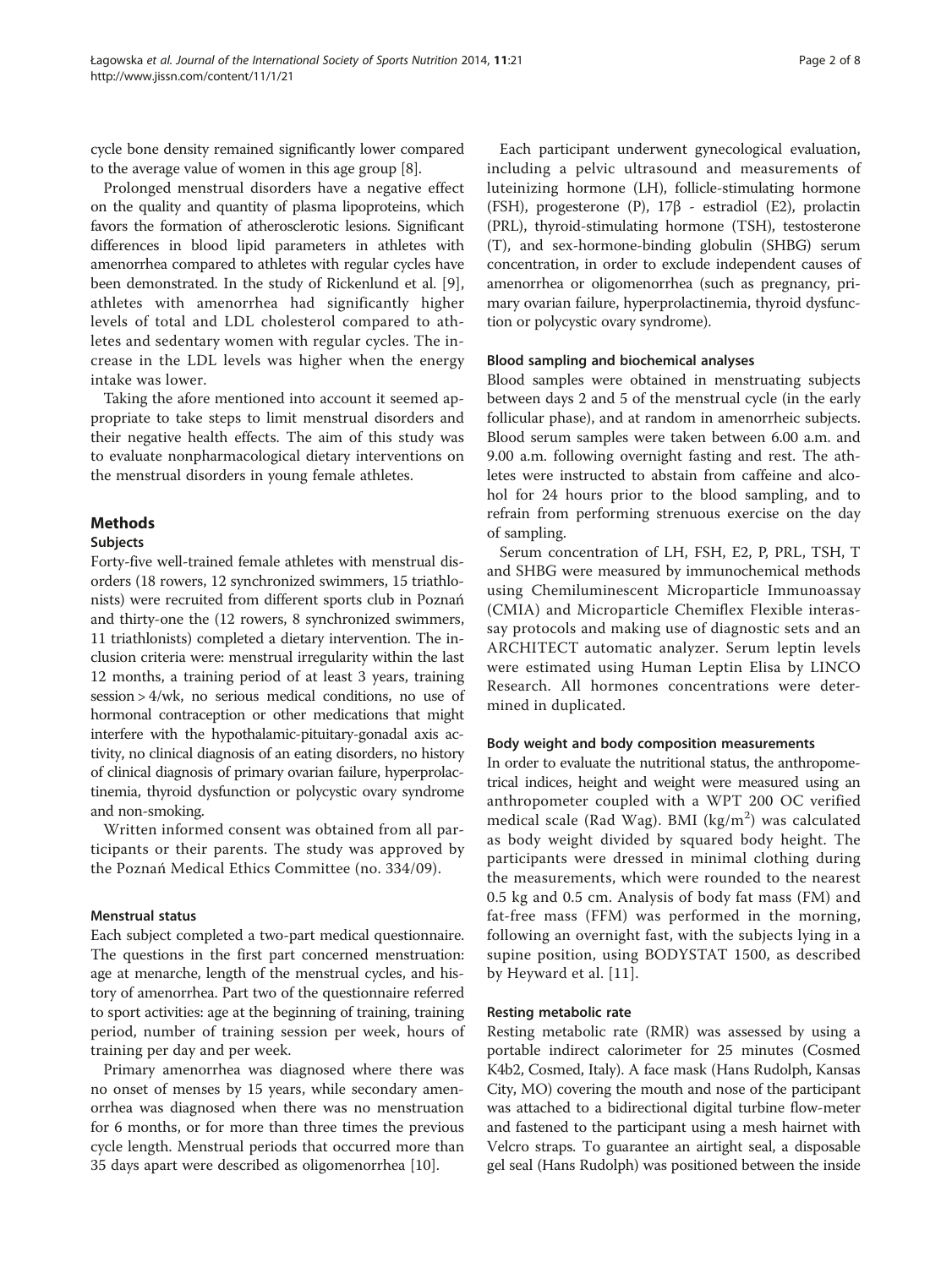of the face mask and the skin. The Cosmed K4b2 system was calibrated prior to each individual test according to the manufacturer's guidelines. Breath-by-breath  $O_2$  and  $CO<sub>2</sub>$  gas exchange was measured and recorded in the portable unit's computer system. On completion of each test, the stored data were transferred to the Cosmed K4b2 version 6 computer software running on a Windowsbased laptop computer. The data were then averaged over 15 second intervals and transferred to Microsoft Excel for further analysis. The morning before the RMR measurements, the Cosmed K4b2 was calibrated with a calibration gas mixture (16%  $O_2$ , 5%  $CO_2$ ). The test was carried out with the participant in a comfortable supine position, at an environmental temperature of 21–22°C. All measurements were done in the morning (between 6 and 9 a.m.) following a 12 hours fast and a minimum of 8 hours of rest. The results of the RMR measurement were compared with the RMR predicted by the Harris-Benedict equation [[12](#page-6-0)] and the RMR(kcal)/FFM(kg) ratio was also calculated.

## Energy and nutrients intake

Seven consecutive days of dietary records were obtained under the supervision of dieticians. Athletes had a regularly contact with registered dietitian who teach them and control how to record nutrition intake. All meals (including recipes and item masses), nonmeal foods, beverages, and fluids were recorded in diary form using a photographic album of dishes [[13](#page-6-0)]. The daily diets were analyzed for their energy and nutrient levels (fat, protein, carbohydrate, dietary fiber, calcium, phosphorus, iron, zinc, vitamins  $A$ ,  $D$ ,  $B_1$ ,  $B_2$ , niacin,  $B_6$ ,  $B_{12}$ , foliate and vitamin C) using the *Dietician* computer software package, based on Polish food composition tables [\[14\]](#page-6-0).

## Total energy expenditure and energy availability

For three days, each subject wore a heart-rate monitor (HR) (Polar Sport Tester, RS 400, Finland) in order to estimate total energy expenditure (TEE). For each subject, the relationship between HR and  $VO<sub>2</sub>$  was established. The measurements were carried out two or more hours after meals, and after the subject had rested for 30 min, having arriving at the laboratory. Results were obtained by simultaneous measurement of HR and  $VO<sub>2</sub>$ for the following activities carried out sequentially: lying in supine position, sitting quietly, standing quietly, and continuous graded exercise on a cycle ergometer. After preliminary editing to remove spurious HR data, the total energy expenditure (TEE) was calculated using the Flex-HR method. This method requires the definition of a Flex-HR for each subject, above which there is a good correlation between HR and  $VO<sub>2</sub>$ , but below which there is a poor correspondence between the two parameters. The Flex-HR was calculated as the mean of the highest HR for the resting activities (supine, sitting, and standing) and the lowest HR of the exercise activities. At the end of the measurement session, researchers transferred the minuteby-minute records of the last twenty-four hours from the instrument to a database. The 24-hour energy balance (EB) was calculated as the difference between the means of seven consecutive days of 24-hour energy intake and the TEE as a mean of three days. Energy availability (EA) was calculated by subtracting exercise energy expenditure (EEE) from total daily energy intake, and was adjusted for FFM kg [[10](#page-6-0)].

## Dietary intervention

After the evaluation of the participants' nutritional habits, all the athletes were informed of nutritional mistakes in their current diets and of the health consequences of dietary deficiencies. Then, for each of the athletes who was qualified for the study, we prepared an individual diet. Taking into account the energy balance and the energy availability, the daily energy intake was established on the basis of the individual energy requirements that had been calculated from the total energy expenditure data. The recommended level of protein intake was determined in accordance with the recommendations of the American College of Sports Medicine Female Athlete Triad Position Stand (ACSM) [[10](#page-6-0)], taking into account  $1.2-1.6$  g/kg/d intake. Using the recommendations of Manore et al. [\[15\]](#page-6-0), the level of carbohydrates and fat intake was determined, which respectively amounted to a minimum of 55% and 25– 30% of the daily energy intake. Adequate daily intake for calcium (1000–1300 mg) and vitamin D (400– 800 IU or 10–20 mcg) are based on the ACSM recommendations [[10\]](#page-6-0) and on Roupas et al. [[16\]](#page-6-0) results. The recommended intake of other vitamins and minerals was established in accordance with Recommended Dietary Allowances for girls aged 16–18 years and women over 19 years, in accordance with Jarosz et al. [[17](#page-6-0)]. The dietary counseling session also included a discussion of special foods for athletes, sports drink, supplements, shopping tips, low-fat and low-calorie food, food preparation, dining out, iron, calcium and vitamins in foods. After first and second month of nonpharmacological dietary intervention, the control of following dietary intervention was conducted. Repeated assessments of total energy expenditure (1 day), energy availability, and the energy and nutrient values of daily diets (3 days) were conducted (data no shown). After third month the control of effect of dietary intervention was conducted and then total energy expenditure (3 day), energy availability, and the energy and nutrient values of the athlete's daily diets (7 days), LH, FSH, E2 and P serum concentration were repeated by measured. To statistical analysis we used data from baseline of study and after third month of dietary intervention.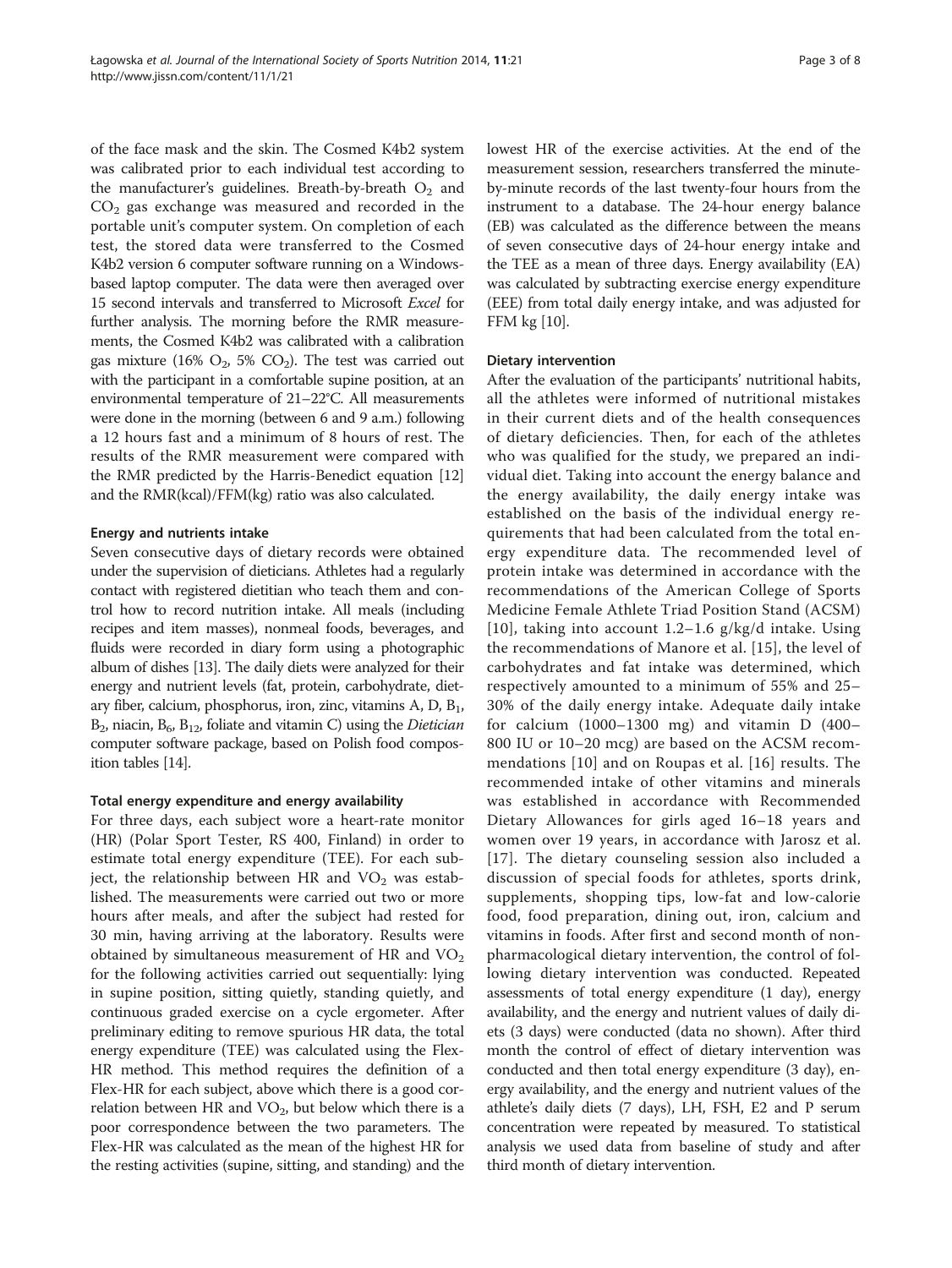## Statistical analysis

Means and standard deviations of the quantitative variables were calculated. The normality of the distribution was checked. Comparisons between data from before and after the three-month dietary intervention were carried out using a t-test for independent variables. Connection between energy availability and LH serum concentration were carried out using Spearman's rank correlation test. Statistical analyses were performed using Statistica 8.0 software (StatSoft, 2008). P-values of less than 0.05 were considered statistically significant.

## Results

## Subjects characteristic

The subject characteristics of those who completed the study are shown in Table 1. The investigated group consisted of 5 secondary amenorrheic subjects and 26 oligomenorrheic subjects.

## Effect of the three month dietary intervention on energy and nutrient intake, energy balance, energy availability, body weight and composition

Three months of dietary intervention changed dietary habits of the study participants and resulted in significant increase in energy (mean 234 kcal/d), protein (mean 8 g/d), carbohydrate (mean 66.8 g/d), calcium (mean 146 mg/d), magnesium (mean 56 mg/d), vitamin A (450.9 mg/d), vitamin D (0.67 μg/d), foliate (mean 49.2 μg/d) and vitamin C (mean 53.9 mg/d) intake. EB and EA before and after the intervention differed

|  |  |  | Table 1 Baseline group characteristics $M \pm SD$ |  |
|--|--|--|---------------------------------------------------|--|
|--|--|--|---------------------------------------------------|--|

| <b>Parameters</b>                         |                                |
|-------------------------------------------|--------------------------------|
| <b>Baseline characteristics</b>           |                                |
| Age (years)                               | $18.1 \pm 2.6$                 |
| Age at menarche (years)                   | $13.0 \pm 1.2$                 |
| Age at the beginning of training (years)  | $11.2 \pm 3.5$                 |
| Training period (years)                   | $6.8 \pm 3.3$                  |
| Number of training session per week (n/d) | $5.2 \pm 1.1$                  |
| Hours of training per day (hours/d)       | $4.0 \pm 1.8$                  |
| Hours of training per week (hours/wk)     | $19.5 + 7.2$                   |
| RMR predicted (kcal/d)                    | $1458 + 56$                    |
| RMR measured (kcal/d)                     | $1354 \pm 151$                 |
| RMR measured/predicted*100%               | $92.8 + 10.0$                  |
| RMR measured - RMR predicted (kcal/d)     | $-105.0 \pm 146.8$             |
| RMR/FFM (kcal/kg)                         | $29.0 \pm 3.6$                 |
| <b>Hormonal parameters</b>                |                                |
| TSH (0.35 -4.94 µIU/ml)                   | $1.74 \pm 0.80$ (0.74-4.37)    |
| PRL (5.18-26.53 ng/ml)                    | $13.0 \pm 9.33$ (3.71-50.5)    |
| T (10-90 ng/dl)                           | $37.28 \pm 21.85$ (0.15-90.0)  |
| SHBG (19.80-155.20 nmol/l)                | $62.79 \pm 41.91$ (18.0-228.4) |

significantly in the study subjects (mean 237 kcal/d and 7.5 kcal/kg FFM/d, respectively) (Table 2). No significant changes in athletes' body weight, BMI and body composition were observed (Table [3\)](#page-4-0).

## Effect of the dietary intervention on hormonal parameters

Neither resumption of regular cycles nor improved menstrual frequency was observed in the athletes during the three month study period. However, LH concentration and LH to FSH ratio measured after three months of dietary intervention were found to be significantly higher than at the beginning of the study (mean 41.55 mlU/ml and 0.12, respectively) (Table [4](#page-4-0)). A positive correlation between EA and LH concentrations appeared  $(r = 0.26,$  $p < 0.05$ ) (Figure [1\)](#page-5-0).

## **Discussion**

In the study, the authors evaluated the effects of an individualized dietary intervention, providing an appropriate energy availability, energy balance and an adequate intake

| Table 2 Energy and nutrients intake at 0 and 3 |  |
|------------------------------------------------|--|
| measurement points $M \pm SD$                  |  |

| <b>Energy and nutrients</b> | 0                  | 3                  | $p - value*$ |
|-----------------------------|--------------------|--------------------|--------------|
| Energy (kcal)               | $2354 \pm 539$     | $2588 \pm 557$     | 0.041        |
| Fat $(q)$                   | $92.2 \pm 27.5$    | $84.2 \pm 20.4$    | NS.          |
| Protein (g)                 | $75.6 \pm 14.8$    | $85.5 \pm 15.6$    | 0.004        |
| Carbohydrate (q)            | $305.4 \pm 78.0$   | $372.2 \pm 86.3$   | < 0.001      |
| Dietary fiber (q)           | $20.1 \pm 5.4$     | $21.8 \pm 5.4$     | NS.          |
| Calcium (mg)                | $816.3 \pm 232.9$  | $963.3 \pm 247.5$  | 0.021        |
| Phosphors (mg)              | $1442.0 \pm 333.9$ | $1435.1 \pm 327.4$ | NS.          |
| Iron (mg)                   | $11.1 \pm 3.3$     | $12.8 \pm 3.2$     | NS.          |
| $Zink$ ( $\mu$ g)           | $10.1 \pm 3.0$     | $11.0 \pm 2.8$     | <b>NS</b>    |
| Magnesium (mg)              | $275.0 \pm 87.5$   | $331.0 \pm 80.7$   | 0.003        |
| Vitamin A (µq)              | $645.0 \pm 234.8$  | $1095.9 \pm 655.1$ | < 0.001      |
| Vitamin $D(\mu q)$          | $2.34 \pm 1.42$    | $3.01 \pm 1.04$    | 0.040        |
| Vitamin E (mg)              | $9.9 \pm 4.2$      | $9.2 \pm 3.4$      | <b>NS</b>    |
| Vitamin $B_1$ (mg)          | $1.20 \pm 0.56$    | $1.28 \pm 0.26$    | <b>NS</b>    |
| Vitamin $B_2$ (mg)          | $1.80 \pm 0.50$    | $1.72 \pm 0.46$    | <b>NS</b>    |
| Niacin (mg)                 | $12.5 \pm 4.1$     | $14.3 \pm 3.3$     | <b>NS</b>    |
| Vitamin $B_6$ (mg)          | $1.80 \pm 0.73$    | $2.35 \pm 0.94$    | NS.          |
| Foliate (µg)                | $202.7 \pm 62.4$   | $251.9 \pm 64.4$   | 0.014        |
| Vitamin $B_{12}$ ( $\mu$ g) | $2.78 \pm 1.47$    | $3.67 \pm 1.61$    | NS.          |
| Vitamin C (mg)              | $57.3 \pm 24.4$    | $111.2 \pm 87.1$   | 0.002        |
| TEE (kcal/d)                | $2642 \pm 348$     | $2638 \pm 421$     | <b>NS</b>    |
| EB (kcal/d)                 | $-288 \pm 477$     | $-51 \pm 224$      | 0.002        |
| EEE (kcal/d)                | $959 \pm 174$      | $905 \pm 337$      | NS.          |
| EA (kcal/kg FFM/d)          | $28.3 \pm 9.2$     | $35.8 \pm 12.3$    | 0.011        |

\*Before dietary intervention (0) vs. after three months of dietary intervention (3).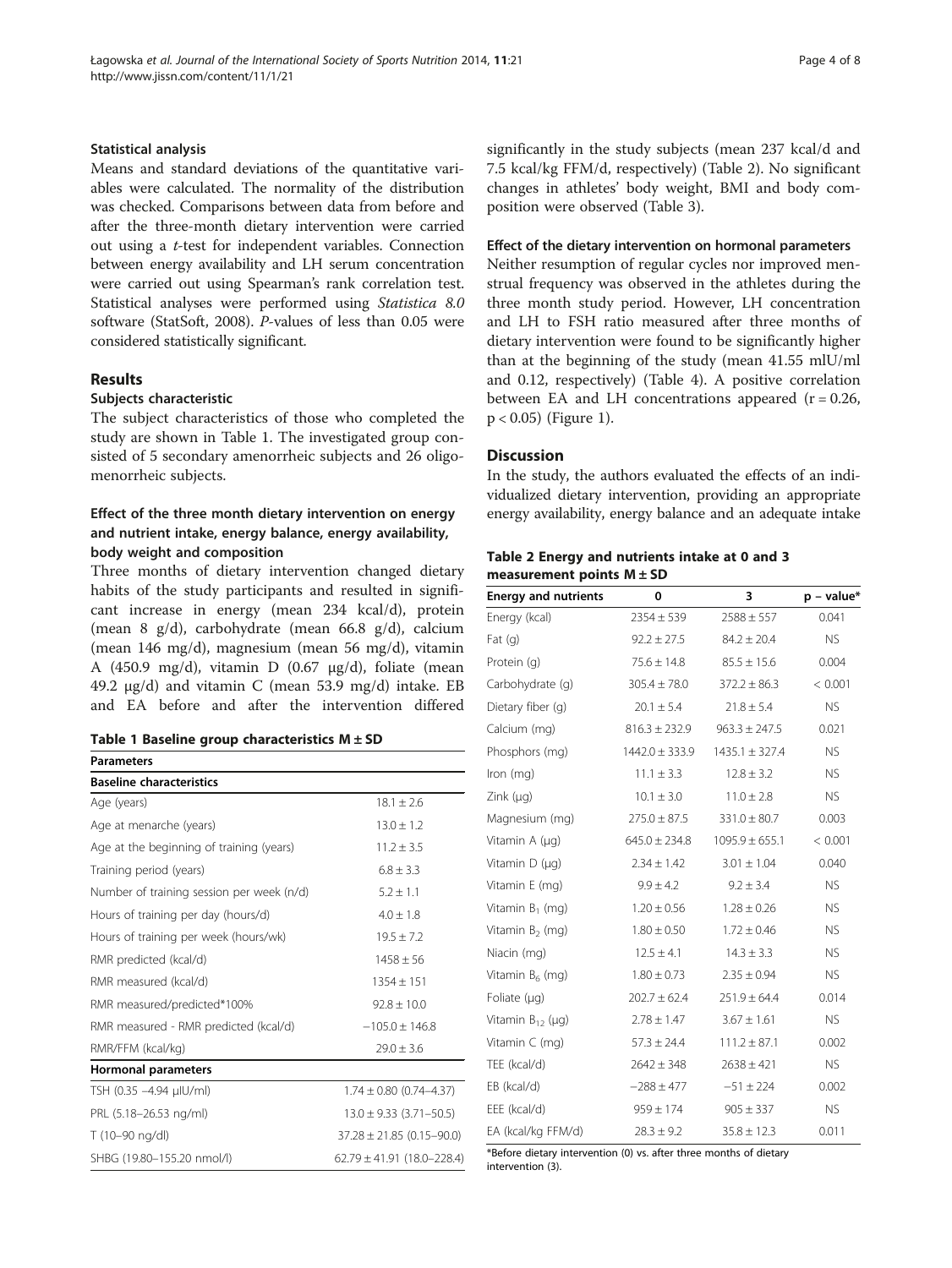<span id="page-4-0"></span>Table 3 Anthropometric characteristics at 0 and 3 measurement points  $M \pm SD$ 

| <b>Parameters</b> | 0            | 3            | p-value*  |
|-------------------|--------------|--------------|-----------|
| Body weight (kg)  | $59.3 + 5.3$ | $59.6 + 5.3$ | <b>NS</b> |
| BMI ( $kg/m2$ )   | $20.6 + 1.4$ | $20.7 + 1.5$ | NS.       |
| FM (%)            | $20.6 + 3.7$ | $21.0 + 3.5$ | <b>NS</b> |
| $FM$ ( $kq$ )     | $12.2 + 2.4$ | $12.5 + 2.4$ | NS.       |
| FFM (%)           | $79.4 + 3.7$ | $79.0 + 3.7$ | <b>NS</b> |
| FFM (kg)          | $47.1 + 4.9$ | $47.1 + 4.8$ | NS.       |

\*Before nutritional intervention (0) vs. after three months of dietary intervention (3).

of minerals and vitamins, on the menstrual cycle in young female athletes. Diets were planned by taking into account the total energy expenditure, nutritional status and the current training period, in the expectation that an individualized diet will help reduce menstrual dysfunctions without decreasing total energy expenditure, training volume and hormonal treatment. The planned study period was nine months, and this study provides results obtained after three months, the first time-point, post dietary intervention start.

Our results concerning energy and nutritional intakes, obtained before the start of the above dietary intervention, were similar to our previous results [[18](#page-6-0),[19](#page-6-0)]. They were also comparable to those obtained by Hoch et al. [[20\]](#page-6-0) and Tomten et al. [\[21\]](#page-6-0), who also demonstrated energy availability below 30 kcal/kg FFM/d and the negative energy balance in athletes with menstrual disorders. Furthermore, similarly to studies by Manore [\[15](#page-6-0)], Hoogenboom et al. [\[22\]](#page-6-0), Quah et al. [\[23\]](#page-6-0) and Woolf et al. [[24](#page-6-0)], daily diet values for most vitamins and minerals indicated deficiency. In study participants, the RMR was also lower than predicted value. Similar to Mallinson et al. [[25](#page-6-0)], we used the RMR/pRMR ratio as an indicator of the energy status. The mean value obtained was 92.8 with a range of 72.3-115.5, potentially indicating an energy deficiency in some part of study participants. Many authors suggested that body weight alone and an intensive physical activity are not sufficient to explain the onset of menstrual disorders. Many authors suggested that menstrual

Table 4 Hormones concentration at 0 and 3 measurement points M ± SD

| Hormones (reference values) | 0             | з             | p-value* |
|-----------------------------|---------------|---------------|----------|
| LH (2.39-6.60 mlU/ml)       | $3.04 + 1.63$ | $4.59 + 2.53$ | 0.009    |
| FSH (3.03-8.08 mlU/ml)      | $5.01 + 2.37$ | $5.00 + 2.08$ | NS.      |
| E2 $(21-251)$ pg/ml         | $36.5 + 19.4$ | $36.2 + 15.3$ | NS.      |
| $P(0.1-0.3 \text{ ng/ml})$  | $0.54 + 0.99$ | $0.68 + 0.77$ | NS.      |
| LH/FSH (0.6-1.2)            | $0.84 + 0.56$ | $0.96 + 0.52$ | 0.001    |

\*Before dietary intervention (0) vs. after three months of dietary intervention (3).

dysfunction occurs only in the presence of relative caloric deficiency resulting from inadequate nutritional intake precluding achievement of an appropriate energy expenditure. They also emphasize that this is the most important factor leading to menstrual disorders development [[26,27](#page-6-0)]. Results presented by Thong et al. [\[28](#page-6-0)] also showed an inadequate energy intake among female athletes with amenorrhea. In the above case, energy availability was 50% lower compared to regularly menstruating women (16 kcal/d/kg FFM and 30 kcal/d/kg FFM, respectively). The relationship between normal functioning of the hypothalamic-pituitary-gonadal axis and an adequate energy intake under stress conditions was already demonstrated in the 1980s. In runners, Kaiserrauer et al. [[29\]](#page-6-0) showed that the use of a lowenergy diet, deficient in protein and fat, may contribute to progesterone serum concentrations reduction and the luteal phase shortening.

In athletes' daily diets, the control of energy and nutrients intakes demonstrate significant variations. Despite mean values showing an increase of energy and nutrients intakes, the high standard deviation indicates that not all study participants adhere to the recommendations of the dietary intervention. This situation demonstrates how difficult it is to implement an individual diet in this group of subjects. During a three-month dietary intervention, an increased energy availability in the studied athletes was also observed. Additionally, the energy availability exceeded the critical value of 30 kcal/kg FFM/d. In athletes with menstrual disorders, Nattiv et al. [\[10\]](#page-6-0) and DeSouza [[30](#page-6-0)] indicated that an increased energy availability, and not the weight gain alone, is the most important factor for the restoration of regular menstrual cycles. Loucks et al. [[25](#page-6-0)] suggested that the pulsatile secretion of LH depends on the energy availability, which was also confirmed in this paper (significant relationship between LH and energy availability). In our paper, despite the fact that after three months of non-pharmacological dietary intervention none of study participants resumed regular menses, LH and LH to FSH ratio significantly increased. In athletes, a surprising lack of changes in body weight and composition may be explained by decreased level of baseline RMR resulting from the long-term energy deficiency. Moreover, diets implemented during this dietary intervention aimed to provide a sustainable energy balance, thus to avoid weight gain.

In athletes, Dueck et al. [\[31\]](#page-6-0) and Kopp-Woodroffe et al. [[32](#page-6-0)] demonstrated the resumption of menses after approximately 6 months and 9–12 weeks, respectively. Competitive athletes should be counseled that the sustained resumption of menses (involving regular menstrual cycles of 36 days or less occurring in the period of 3 months or more) may take longer than one year, when nonpharmacological therapy is implemented. Arends et al. [[33](#page-6-0)] found that the restoration of regular menstrual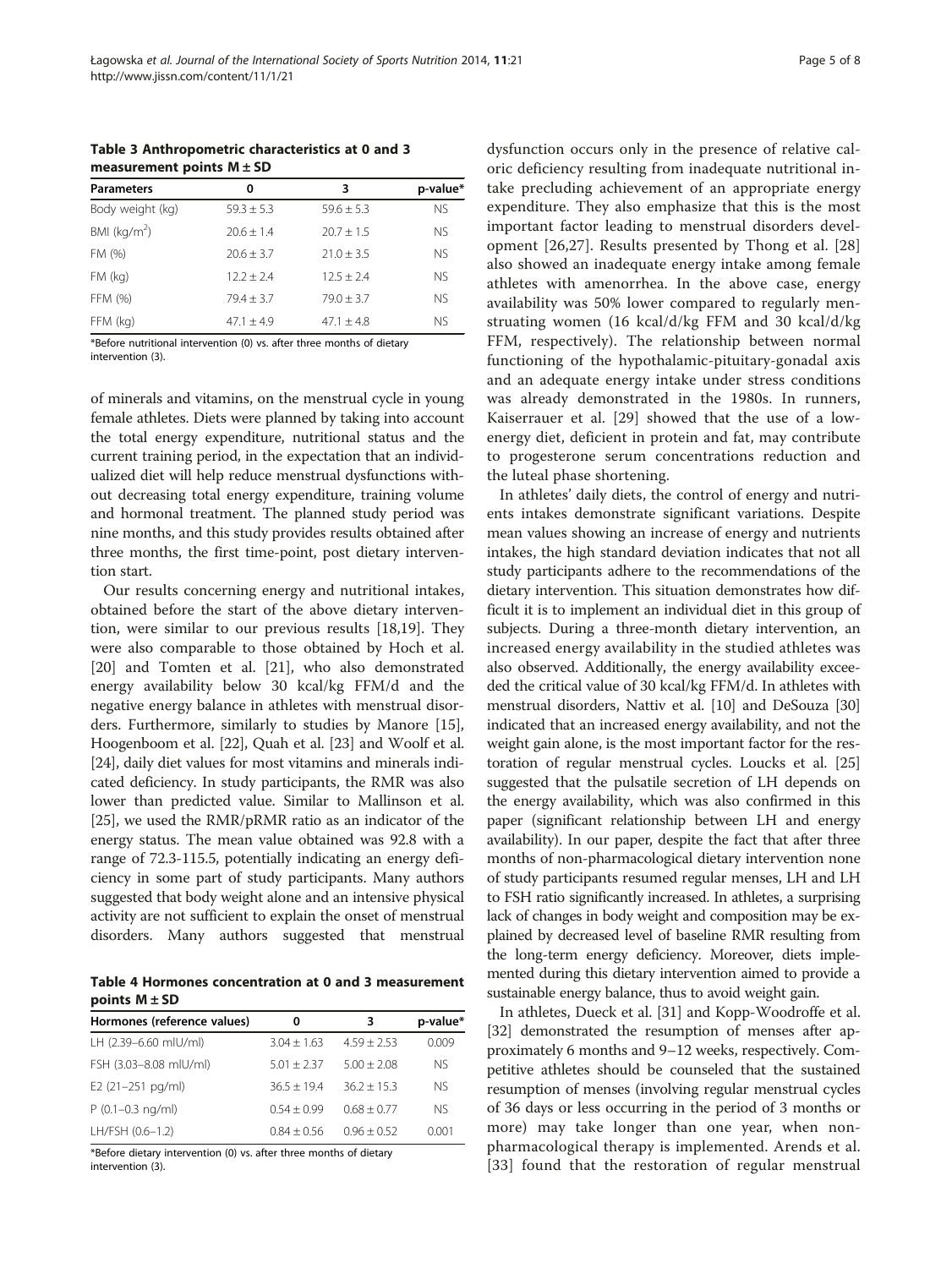<span id="page-5-0"></span>

cycles in female athletes is possible after increasing the energy value of daily meals contributing to body weight and BMI increase. In the group of 373 female athletes, after five-year non-pharmacological dietary therapy, regular menstrual periods returned in 17.6% subjects. Moreover, in this group, a significant increase in BMI, from  $20.8 \pm 0.5$  kg/m<sup>2</sup> to  $22.7 \pm 0.6$  kg/m<sup>2</sup> (p < 0.005), as well as in body weight, from  $58.0 \pm 2.0$  kg to  $63.3 \pm 1.0$ 2.3 kg ( $p < 0.005$ ), were also observed. However, no information on body composition of the athletes from the above group were obtained. Dueck et al. [\[31\]](#page-6-0) showed LH pulsatility accompanied by the weight gain of approximately 3 kg and a 6% body fat increase. In contrast, Loucks et al. [[34,35](#page-7-0)] have suggested that body weight changes are not associated with menstrual disturbances in athletes, probably due to adaptive energy-conserving mechanisms development allowing for the maintenance of body weight despite poor energy availability. Mallinson et al. [\[25\]](#page-6-0) compared and contrasted responses of two exercising women with amenorrhea of varying duration to an intervention of increased energy intake. This study was very similar to ours due to implementation of a nonpharmacological dietary intervention without reducing the energy expenditure or the intensity and volume of training. In the case study conducted by Mallinson et al. [[25\]](#page-6-0), resumption of menses occurred 23 and 74 days into the intervention for the women with short-term and long-term amenorrhea, respectively. Recovery of regular menses and onset of ovulation coincided closely with increases in energy intake, weight gain and improvements in the metabolic environment.

In female athletes, difficulties in the restoration of regular menstrual cycles may result from multiple overlapping

causes of such disorders. Bruni et al. [\[36\]](#page-7-0) reported that inadequate dietary habits, extensive physical activity and stress are key factors differentiating women with menstrual disorders. The above situation demonstrates that an eventual use of a homogenous treatment in the population of women with menstrual disturbances or amenorrhea is impossible. Potential factors affecting menstrual cycle include various genetic, neuroendocrine and metabolic aspects. It seems that in the specific population included in our studies, all above mentioned factors, predisposing to such disorders, are present. Nattiv et al. [[10](#page-6-0)] and Manore et al. [[15](#page-6-0)] emphasized that an appropriately balanced diet with reduced training volume and intensity is the only possible way to alleviate menstrual disorders in female athletes. The present study is valuable because it is based on an individual, non-pharmacological diet intervention taking into account everyday burden of an intense physical effort without reduction of intensity and volume of everyday activities, which could be, according to authors' knowledge, a potential cause of subject's withdrawal from the study. In case of female athletes aiming to achieve desired results, the limitation of training sessions intensity is potentially difficult to accept intervention, therefore it was not suggested to study participants.

This study has several limitations. Firstly, LH and FSH concentrations were assessed only once before the start of dietary intervention, and then after three months. We did not determinate the pulsatile nature of those hormones, thus an assessment of the presence of ovulatory cycles in menstruating women was impossible. Secondly, the body composition was determined using the electrical bioimpedance method, which potentially raises some controversies. However, DEXA method was not used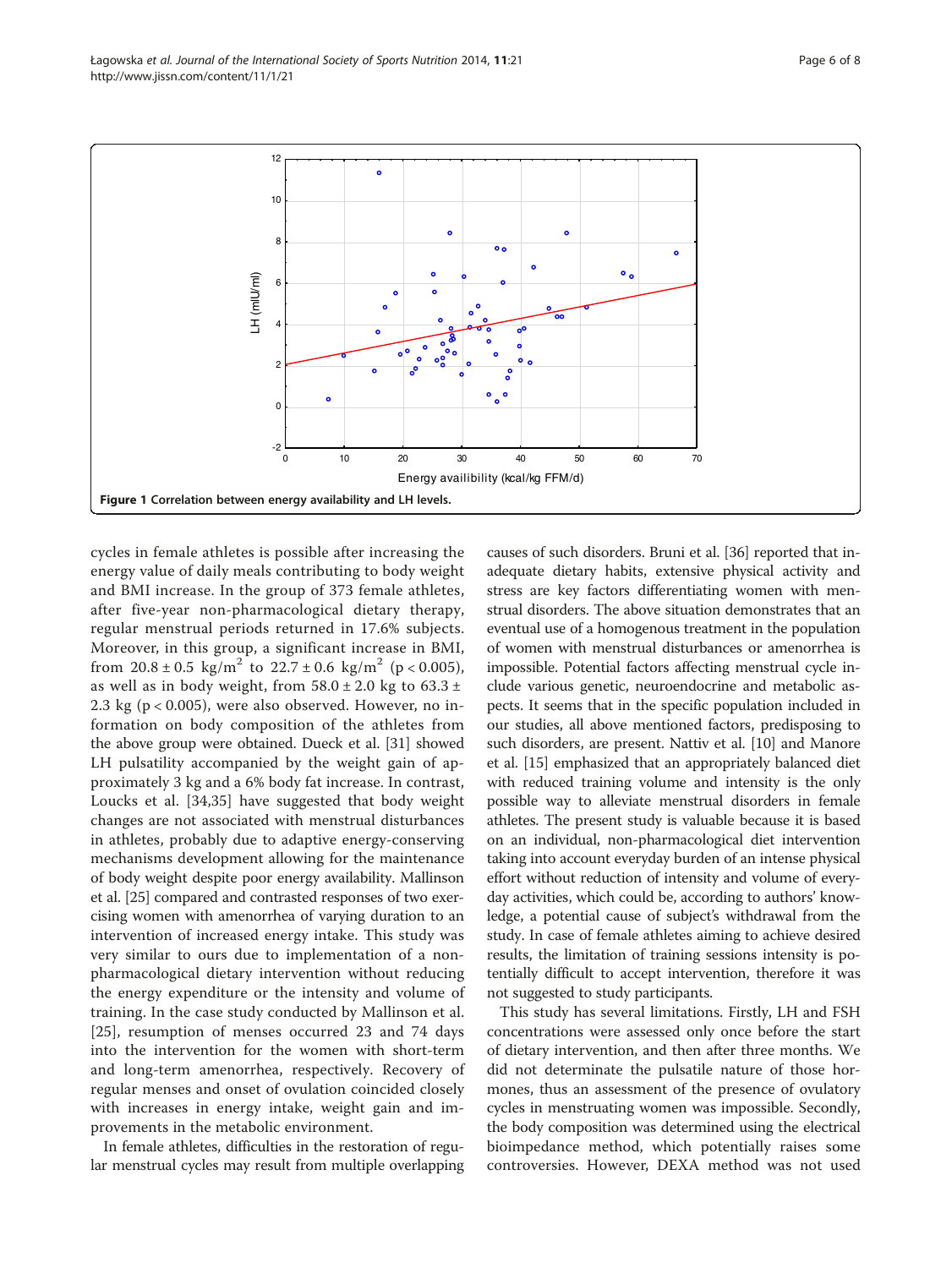<span id="page-6-0"></span>due to young age of study participants, tests frequency, and potential adverse (UV) effects.

## Conclusion

This report provides further support for the role of energy deficiency in menstrual disorders among young female athletes and the benefits of an adequate energy intake and energy availability on hormones concentration. Continuation controlled dietary intervention is needed to assess the extent to which long-term improvement in the nutritional status results in improvements in the hormonal status of female athletes, to an extent that would allow the regulation of the menstrual cyclity.

#### Competing interests

The authors declare that they have no competing interests.

#### Authors' contributions

KŁ (corresponding author) was responsible for the study design, the statistical analysis, execution of the measurements and the writing of the manuscript. KK was involved in the execution of the measurements and the writing of the manuscript. ZF provided assistance in the study design and JB provided assistance in the editing of the manuscript. All authors read and approved the final manuscript.

#### Acknowledgement

The project was financed by Ministry of Science and Higher Education under a number N N312 239738.

### Author details

<sup>1</sup>Department of Human Nutrition and Hygiene, Dietetic Division, University of Life Sciences, Wojska Polskiego 28 str, 60-637 Poznań, Poland. <sup>2</sup> Department of Perinatology and Gynecology, Division of Gynecology, Karol Marcinkowski University of Medical Sciences in Poznań, Polna 33 str, 60-535 Poznań, Poland.

### Received: 8 November 2013 Accepted: 16 May 2014 Published: 26 May 2014

#### References

- 1. Mudd LM, Fornetti W, Pivarnik JM: Bone mineral density in collegiate female athletes comparisons among sports. J Athl Train 2007, 42(3):403–408.
- Klentrou P, Plyley M: Onset of puberty, menstrual frequency, and body fat in elite rhythmic gymnasts compared with normal controls. Br J Sports Med 2003, 37:490–494.
- Torstveit MK, Sundgot-Borgen J: Participation in leanness sports but not training volume is associated with menstrual dysfunction: a national survey of 1276 elite athletes and controls. Br J Sports Med 2005, 39:141–147.
- 4. Miller SM, Kukuljan S, Turner AI, van der Pligt P, Ducher G: Energy deficiency, menstrual disturbances, and low bone mass: what do exercising Australian women know about the female athlete triad? Int J Sport Nutr Exerc Metab 2012, 22(2):131–138.
- Feldmann JM, Belsha JP, Eissa MA, Middleman AB: Female adolescent athletes' awareness of the connection between menstrual status and bone health. J Pediatr Adolesc Gynecol 2011, 24(5):311–314.
- 6. Christo K, Prabhakaran R, Lamparello B, Cord J, Miller KK, Goldstein MA, Gupta N, Herzog DB, Klibanski A, Misra M: Bone metabolism in adolescent athletes with amenorrhea, athletes with eumenorrhea and control subjects. Pediatrics 2008, 121:1127–1136.
- 7. Nicholas JF, Rauh MJ, Barrack MT, Hava-Shoshana Barkai HS, Pernick Y: Disordered eating and menstrual irregularity in high school athletes in lean-build and nonlean-build sports. Int J Sport Nutr Exerc Metab 2007, 17:364–377.
- 8. Hind K: Recovery of bone mineral density and fertility in a former amenorrheic athlete. J Sports Sci Med 2008, 7:415–418.
- 9. Rickenlund A, Eriksson MJ, Schenck-Gustafsson K, Hirschberg AL: Amenorrhea in female athletes is associated with endothelial dysfunction and unfavorable lipid profile. J Clin Endocrinol Metab 2005, 90(3):1354–1359.
- 10. Nattiv A, Loucks AB, Manore MM, Sanborn CF, Sundgot-Borgen J, Warren MP: American College of Sports Medicine. The female athlete triad. Position stand. Med Sci Sports Exerc 2007, 39:1867-1881.
- 11. Heyward VH, Wagner DL: Applied body composition assessment. Champaign, IL: Human Kinetics; 2003.
- 12. Harris JA, Benedict FA: A Biometric Study of Basal Metabolic Rate in man. Washington, DC: Carnegie Institute of Washington, DC (Pub No 279); 1919:370–373.
- 13. Szponar L, Wolnicka K, Rychlik E: Album fotografii produktów i potraw. Wydawnictwo IŻŻ: Warsaw; 2000.
- 14. Kunachowicz H, Nadolna I, Przygoda B, Ivanow K: *Tables of Nutritional Value*<br>19. *of Foodstuffs and Dishes. 3<sup>rd</sup> extended and updated edition. Warsaw: Instytut* Żywności i Żywienia; 2005.
- 15. Manore MM, Kam LC, Loucks AB: The female athlete triad: components, nutrition issues, and health consequences. J Sports Sci 2007, 25:61-71.
- 16. Roupas ND, Georgopoulos NA: Menstrual function in sports. Hormones 2011, 10(2):104–116.
- 17. Jarosz M, Bułhak-Jachymczyk B: Normy Żywienia Człowieka. Podstawy prewencji otyłości i chorób niezakaźnych. Warsaw: Instytut Żywności i Żywienia: Wydawnictwo Lekarskie PZWL; 2008.
- 18. Łagowska K, Jeszka J, Bajerska J: The evaluation of nutritional habits, nutritional status triathlon with and without menstrual disorders. Med Sportiva 2010, 14(4):204–208.
- 19. Łagowska K, Jeszka J: Are young female athletes at risk of amenorrhoea? Analysis of body composition, nutritional and endocrine factors. ACTA Sci Polonorum 2011, 10(2):227–232.
- 20. Hoch AZ, Pajewski NM, Moraski L, Carrera GF, Wilson CR, Hoffmann RG, Schimke JE, Gutterman DD: Prevalence of the female athlete triad in high school athletes and sedentary students. Clin J Sport Med 2009, 19(5):421-428.
- 21. Tomten SE, Høstmark AT: Energy balance in weight stable athletes with and without menstrual disorders. Scand J Med Sci Sports 2006, 16(2):127-133.
- 22. Hoogenboom BJ, Morris J, Morris C, Schaefer K: Nutritional knowledge and eating behaviors of female, collegiate swimmers. N Am J Sports Phys Ther 2009, 4(3):139–148.
- 23. Quah YV, Poh BK, Ng LO, Noor MI: The female athlete triad among elite Malaysian athletes: prevalence and associated factors. Asia Pac J Clin Nutr 2009, 18(2):200–208.
- 24. Woolf K, Manore MM: B-vitamins and exercise: does exercise alter requirements? Int J Sport Nutr Exerc Metab 2006, 16(5):453–484.
- 25. Mallinson RJ, Williams NI, Olmsted MP, Scheid JL, Riddle ES, De Souza MJ: A case report of recovery of menstrual function following a dietary intervention in two exercising women with amenorrhea of varying duration. J Int Soc Sports Nutr 2013, 10(1):34.
- 26. Loucks AB, Verdun M, Heath EM: Low energy availability, not stress of exercise, alters LH pulsatility in exercising women. J Appl Physiol 1998, 84:37.
- 27. Laughlin GA, Dominguez CE, Yen SS: Nutritional and endocrine-metabolic aberrations in women with functional hypothalamic amenorrhea.  $J$  Clin Endocrinol Metab 1998, 83:25.
- 28. Thong FSL, McLean C, Graham TE: Plasma leptin in female athletes: relationship with body fat, reproductive, nutritional, and endocrine factors. J Appl Physiol 2000, 88(6):2037–2044.
- 29. Kaiserauer S, Synder AC, Sleeper M, Zierath J: Nutritional, physiological and menstrual status of distance runners. Med Sci Sports Exerc 1989, 21:120–125.
- 30. De Souza MJ, Lee DK, VanHesst Jl, Scheid JL, West SL, Williams NI: Severity of energy-related menstrual disturbances increases in proportion to indices of energy conservation in exercising women. Fertil Steril 2007, 88:971–975.
- 31. Dueck CA, Matt KS, Manore MM, Skinner JS: Treatment of athletic amenorrhea with a diet and training intervention program. Int J Sport Nutr 1996, 6:24–40.
- 32. Kopp-Woodroffe SA, Manore MM, Dueck CA, Skinner JS, Matt KS: Energy and nutrient status of amenorrheic athletes participating in a diet and exercise training intervention program. Int J Sport Nutr 1999, 9:70-88.
- 33. Arends JC, Cheung MY, Barrack MT, Nattiv A: Restoration of menses with nonpharmacologic therapy in collegiate athletes with menstrual disturbances: A 5 year Retrospective Study. Int J Sport Nutr Exerc Metab 2012, 22(2):98–108.